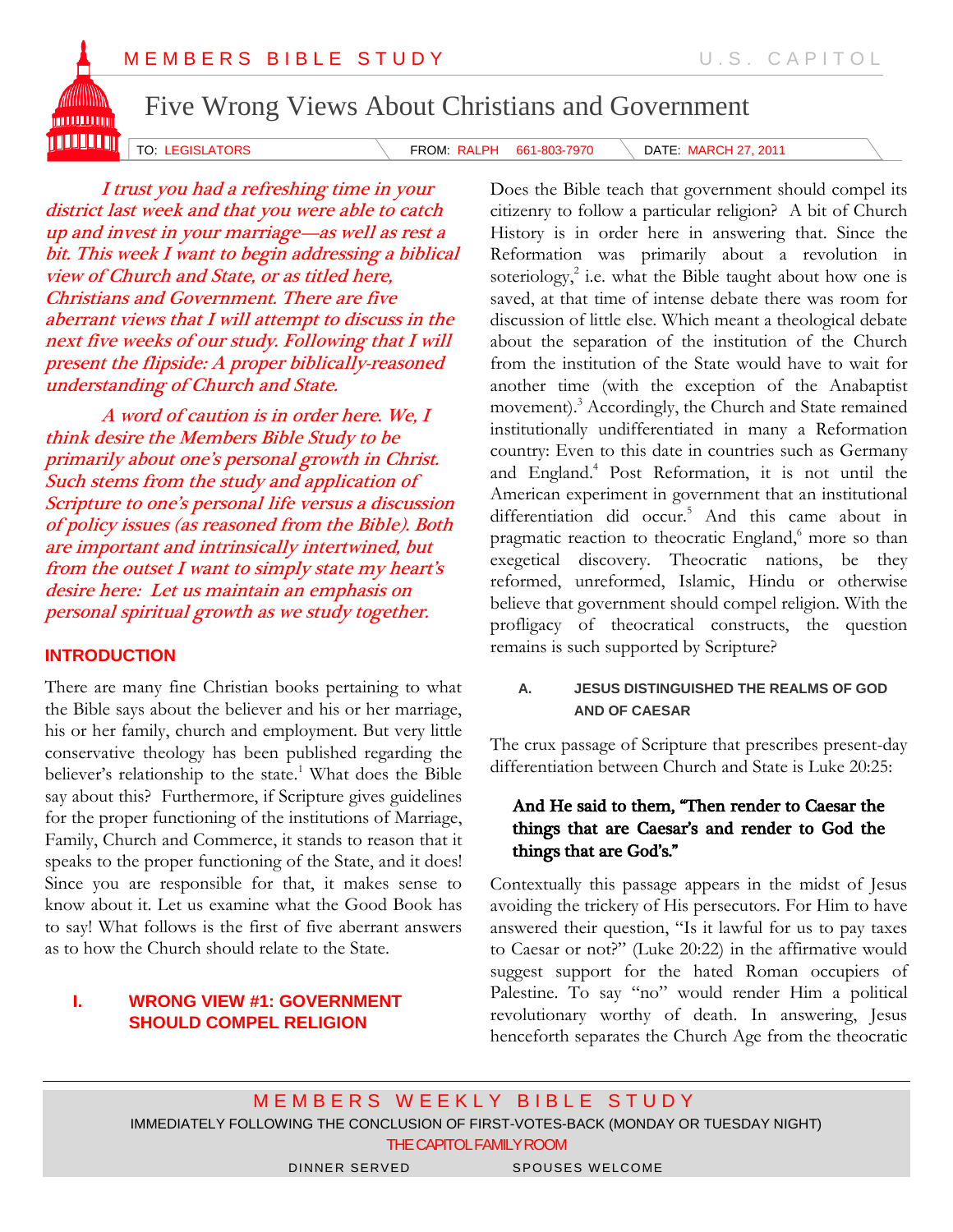

# Five Wrong Views About Christians and Government

Israel of the Old Covenant. Romans 13:1-7 and 1 Peter 2:13-14 are classic NT passages that further elaborate the distinct differentiation and separate purposes of the State from the Church. In addition, In the OT, all members of theocratic Israel were called "A kingdom of priests and a holy nation" (Exo. 19:6-7), a designation reserved for members of the Church only in 1 Pe. 2:9. Summarily, when Jesus said "render unto Caesar" He was "signal[ing] the endorsement of a different system..."<sup>7</sup> The "things" that are Caesars" are not to be under the control of the Church—nor are the things that are the responsibility of the Church to be under the control of the State. Make no mistake: America has this right! And, counter to intuition, the Church flourishes when it is separate institutionally (but I am not implying influentially)—from the State. This fact is historically illustrated by America.

Jefferson was biblically-correct on this point:

Be it therefore enacted by the General Assembly, That no man shall be compelled to frequent or support any religious worship, place, or ministry whatsoever, nor shall be enforced, restrained, molested, or burdened in his body or goods, nor shall otherwise suffer on account of his religious opinions or beliefs; but that all men shall be free to profess, and by argument to maintain, their opinions in matters of religion, and that the same shall in nowise diminish, enlarge, or affect their civil capacities. 8

In other countries, wherein government leaders read these Bible studies, take note: Separating your government from "the things that are God's" is biblically proper! Such will help your country prosper! Government should not compel religion. Whenever the Church is tied to the State, history shows that it loses its doctrine, purpose, mission, and impact.

## **B. JESUS REFUSED TO TRY TO COMPEL PEOPLE TO BELIEVE IN HIM**

Jesus is not coercive. Coerce: "To make somebody do something against his or her will by using force or threats." To this day, if you personally are not a follower of Christ, don't expect Him to force you to submit to Himself. Unlike the Quran and the Islamic religion where

the sword is advocated to compel submission to Allah in their quest for world conquest, biblical Christianity knows nothing of this sort.

## **WHEREAS 9-11 WAS IN OBEDIENCE TO THE QURAN, THE CRUSADES WERE IN DEFIANCE OF THE BIBLE.**

Notice the coercive strategy of Jesus' disciples in Luke 9:52-54 and what resulted:

And He sent messengers on ahead of Him. And they went, and entered a village of the Samaritans, to make arrangements for Him. And they did not receive Him, because He was journeying with His face toward Jerusalem. And when His disciples James and John saw this, they said, "Lord, do You want us to command fire to come down from heaven and consume them?"

James and John thought they had come up with a brilliant formula to assure that Jesus would gain an immediate, broad following. "But He turned and rebuked them" states 9:55. Not a good idea! Jesus coerces not.

#### **C. GENUINE FAITH CANNOT BE FORCED**

Many NT passages further illustrate the individual, voluntary nature tantamount to true saving faith. Several of many passages follow (Acts 28:23-4; Rev. 22:17 resp.)

And when they had set a day for him, [Paul] they came to him at his lodging in large numbers; and he was explaining to them by solemnly testifying about the kingdom of God, and trying to persuade them concerning Jesus, from both the law of Moses and from the Prophets, from morning until evening. And some were being persuaded by the things spoken, but others would not believe.

# And the Spirit and the Bride say, "Come." And let the one who hears say, "Come." And let the one who is thirsty come; let the one who wishes take the water of life without cost."

If you are not a believer remember this: Genuine belief need be voluntary. It follows then that a government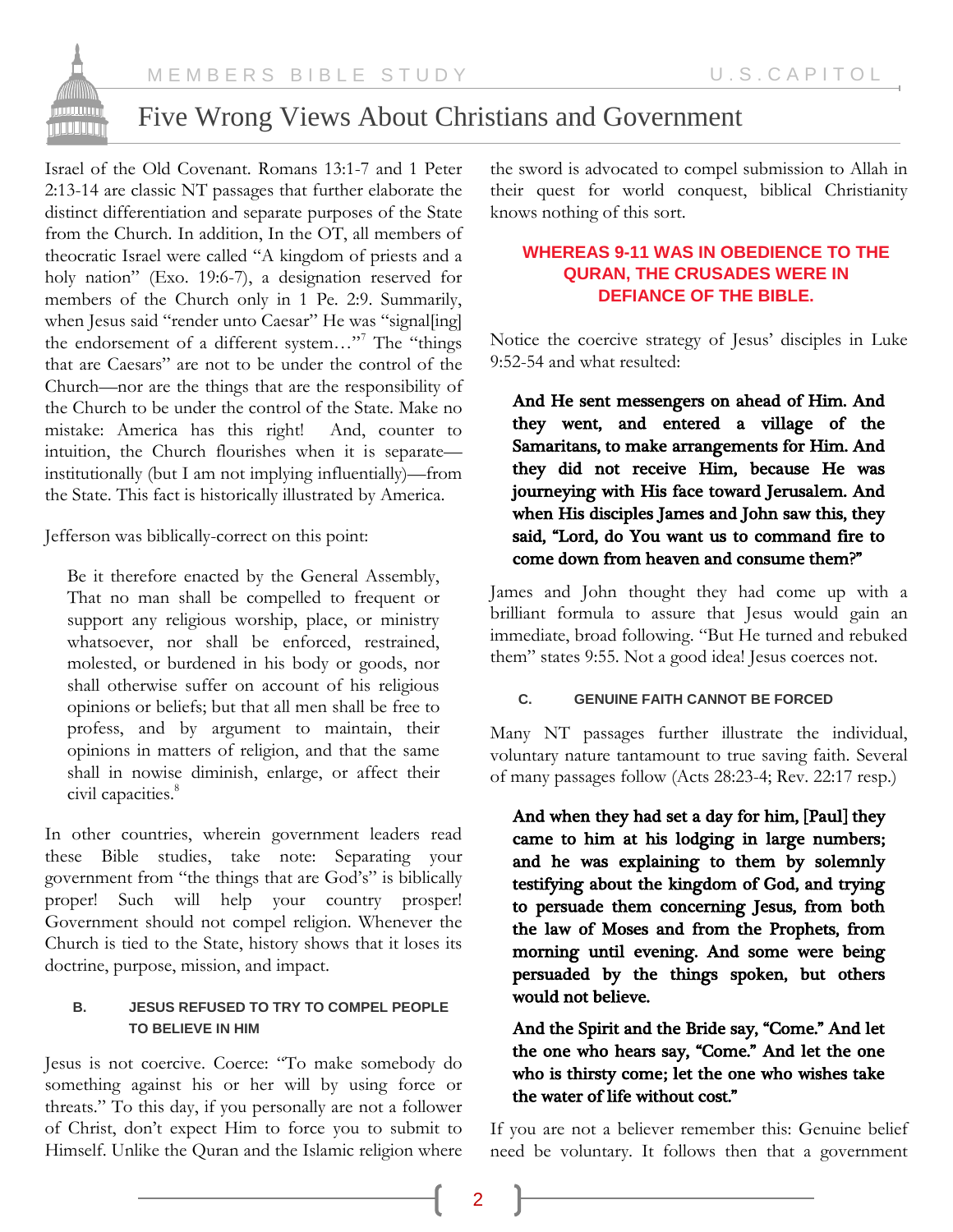

# Five Wrong Views About Christians and Government

cannot force its citizenry to believe either! This is a major problem in theocratic nations wherein infants are compelled to be baptized in order to become a part of the State—years before they can reason, repent and receive Jesus by an act of their independent will. Institutional collusion leads to confusion.

#### **D. NOT A WORLDLY KINGDOM**

John 18:36 states the following:

## My kingdom is not of this world. If my kingdom were of this world, then my servants would be fighting, that I might not be delivered up to the Jews. But as it is, my kingdom is not of this realm.

Until Jesus returns and sets up the earthly form of His kingdom (at the conclusion of the Church Age and the seven-year Great Tribulation period) wherein He will physically rule over this world (cf. Rev. 20:4-7), His present kingdom is definitively spiritual in nature. That is to say this regarding the subject at hand:

# **HIS KINGDOM IS PRONOUNCEDLY NOT TO BE CONNECTED TO ANY POLITICAL ENTITIES**

This isn't to say that His kingdom should not influence and transform the present physical world. It most certainly should (cf. Mt. 5:13-16)! John 18 is not a prescription for spiritual isolationism, monasticism or asceticism. Rather, it says this: His kingdom is to be manifest in heart change versus physical might wherein people are compelled to believe by and through various uses of force. Since His "kingdom in not of this world" it follows that Jesus does not sanction theocracy.

#### **E. PRACTICAL IMPLICATIONS OF REJECTING THE 'COMPEL RELIGION' VIEW**

As a political leader the application of this biblical precept means that lawmakers should work to uphold the constitutional tenant of freedom of religion. *All believers holding office should know the exegetical argument for religious freedom within society*. Further, to be able to enunciate this study will go a long way in assuaging the fears of groups

like The Center for American Progress and the Freedom from Religion Foundation who fear that believers holding office are espousing a return to theocracy. Office holders should not only herald and pledge allegiance to the First Amendment, ("Congress shall make no law respecting an establishment of religion") but argue biblically for the genius and correctness of its existence!

## **F. WHAT ABOUT GIVING SOME TAX BENEFITS TO THE CHURCHES?**

Additional implications of the State not compelling religion pertain to governmental subsidies of religion:

- 1. Presently our government financially supports chaplaincy programs in the military, and capitols. This amounts to subsidization of religion. I believe the aforementioned construct suggests that these expenditures be borne by religious entities and not the State. Such changes in governmental policy, pragmatically speaking, would actually lead to the furtherance of the true gospel to said audiences given the history of which religions actively support gospel outreach.
- 2. This exegetical study further suggests (in my humble opinion) that the State should not give tax dollars to Churches, no matter for the cause stated on the application. The government has already classified these entities as not-for-profit institutions. The genius construct of them $\degree$  is meant to be the other way around: Individuals are encouraged by the government to support the not-for-profit organizations' respective purposes via income tax-deductions. This is governmental incentive (versus involvement) which is both biblically and constitutionally permissible. Why? Such is non-discriminatory, which is the spirit of the First Amendment. In this way no denomination or religion receives preferential treatment by the State. In this way, Government is not compelling religion. And in this way Government is incentivizing its citizens to compel religion—which is sheer genius!

These clarifications are in keeping with the perspicuity of the aforementioned exegesis and the proviso of the First